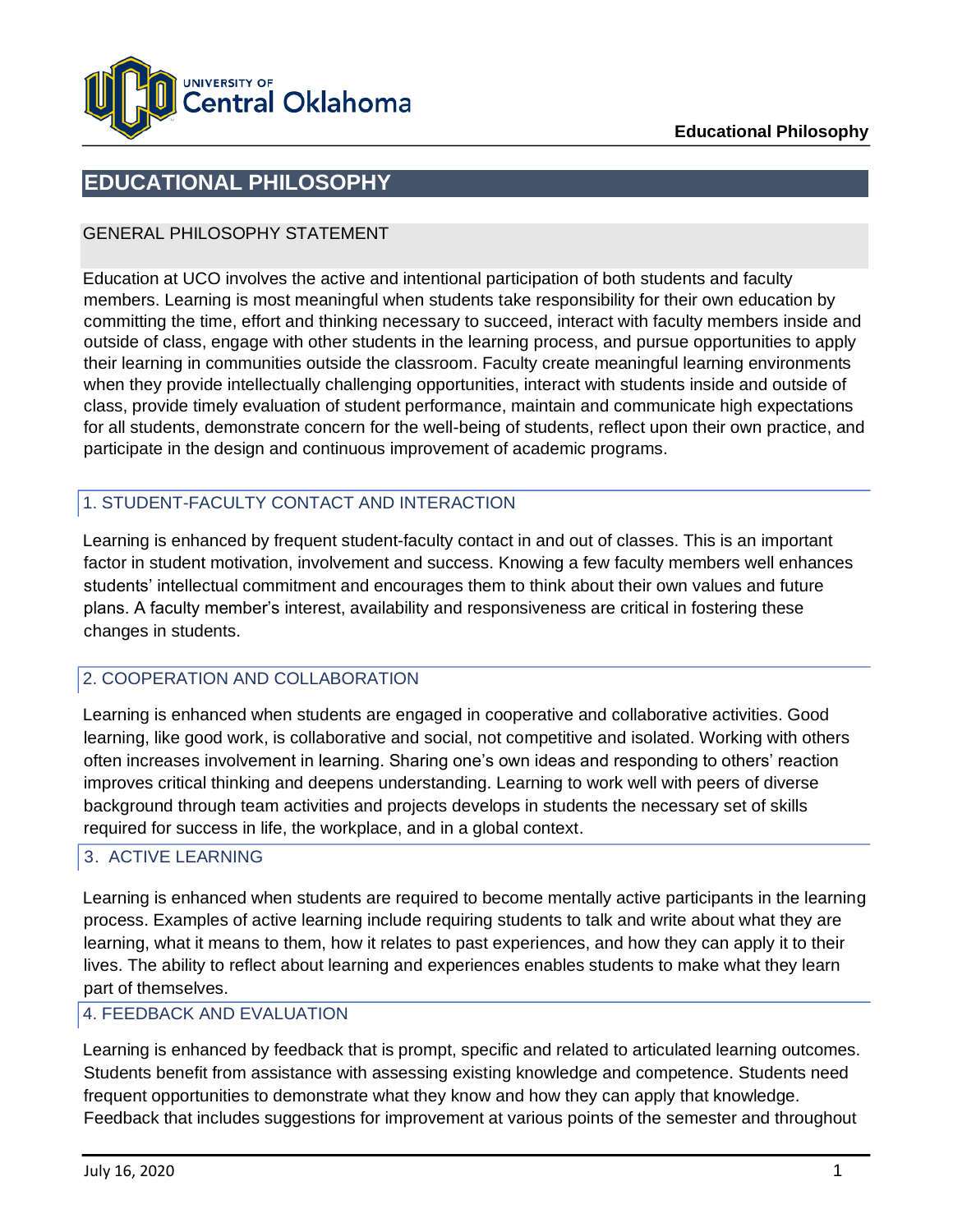

their college experience enables them to further reflect on what they have learned, what they still need to learn, and how to become responsible for their own learning including self-assessment and peer evaluation.

#### 5. TIME ON TASK

Learning is enhanced by maximizing the time that is available. Learning to budget one's time well is critical for students and professionals alike. Students need help in learning effective time management. Allocating realistic amounts of time means effective learning for students and effective teaching for faculty. How an institution defines time expectations for students, faculty, administrators, and other professional staff can establish the basis for high performance for all.

#### 6. HIGH EXPECTATIONS

Academic excellence is ensured by having high expectations for students and faculty members. Students are expected to make a significant effort and to demonstrate their responsibility for their own learning. Faculty and staff are expected to model and support students' academic efforts and to demonstrate the importance of life-long learning.

#### 7. DIVERSITY

Learning is enhanced by embracing the diverse talents and approaches students and faculty members bring to the process. Students need the opportunity to show their talents and learn in ways that work for them and be encouraged to develop a more robust array of approaches to learning. We should expect students to learn in multiple ways, as we expect faculty members to approach the art and science of teaching in multiple ways.

#### 8. MODELING PROFESSIONAL BEHAVIOR

Learning is enhanced by faculty members modeling professional behavior for students. These behaviors include acting with integrity and being organized, well-pre-pared, respectful, collaborative, reflective and passionate about one's discipline and learning in general. Modeling the importance of life-long learning and being responsible for one's continued learning and professional and personal development is crucial.

#### 9. INQUIRY, RESEARCH, CREATIVE AND CRITICAL THINKING

Learning is enhanced by engaged students in transformational activities related to understanding the existing theory and knowledge base of their discipline, learning and using tools of inquiry and research and further developing their ability to think creatively, abstractly, and critically.

#### 10. LEARNING-CENTERED

In a learning-centered organization, students, faculty and staff are simultaneously challenged and supported by a community of colleagues who demonstrate care, respect, empathy and passion for learning.